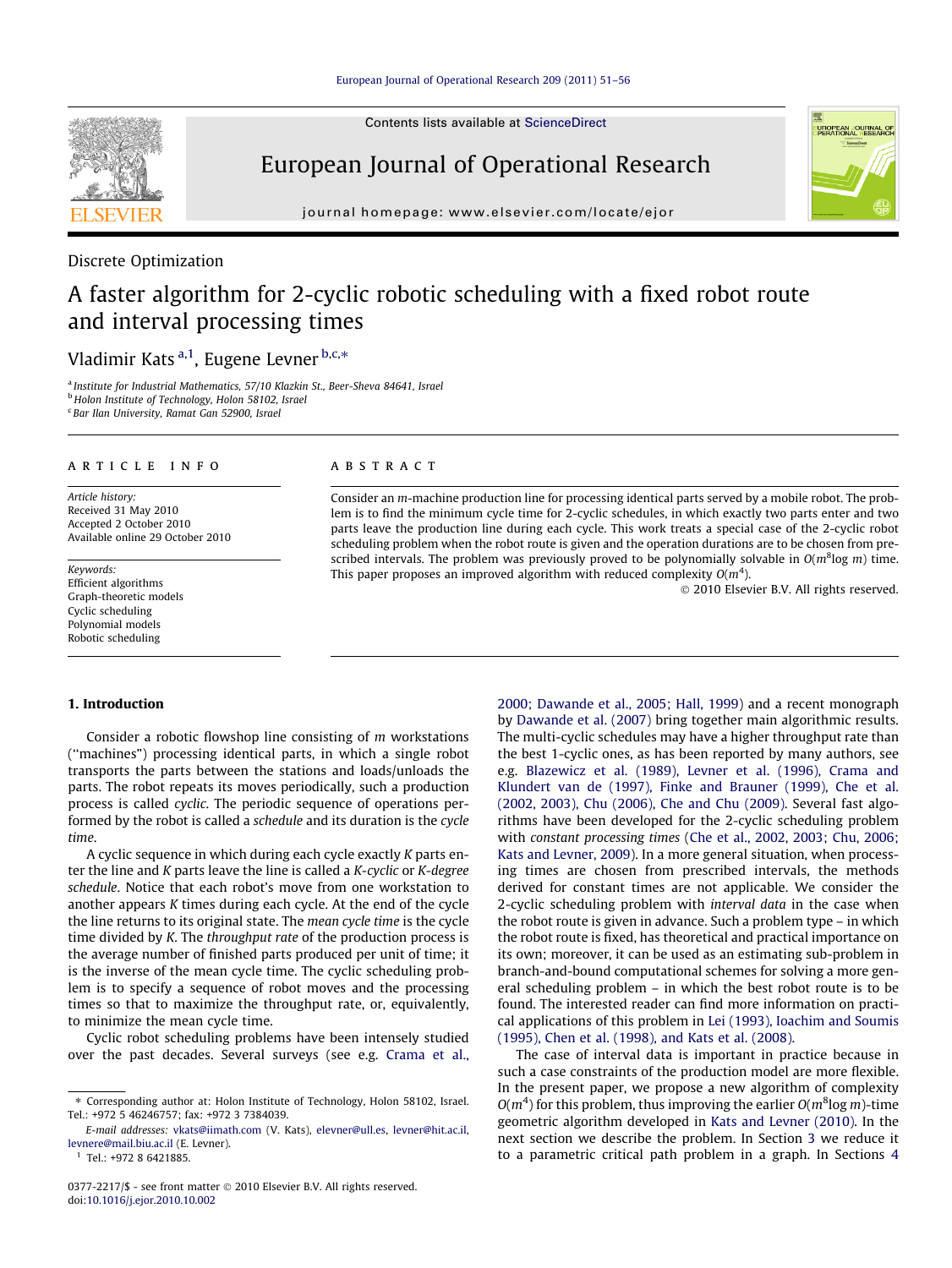<span id="page-1-0"></span>[and 5](#page--1-0) we present the parametric sub-algorithm and analyze its properties. In Section [6](#page--1-0) we describe a new algorithm and estimate its complexity. Section [7](#page--1-0) concludes the paper.

#### 2. Problem description

A robotic production line has two types of resources - workstations and robots. Consider a flow-line having m sequential workstations  $S_1, \ldots, S_m$ . Let  $S_0$  and  $S_{m+1}$  denote the input and output stations, respectively. The line processes identical parts. The order of operations and movements of each part along the stations is represented by the sequence  $S = (S_0, S_1, \ldots, S_m, S_{m+1})$ , where the kth component indicates that the kth operation is performed in station  $S_k$ ,  $k = 0, \ldots, m + 1$ .

A robot is used to transport parts between various stations and load/unload them. As said above, we assume that the robot's route is given. In the 2-cyclic schedules, the identical parts are loaded into the line at time ...  $-rT, -rT + T_1, \ldots, -2T, -2T + T_1, T, -T + T_1, 0, T_1, T, T + T_1, 2T, \ldots, rT + T_1, (r + 1)T, \ldots$ , where  $T_1 < T$  and  $r$  is an integer. The parts loaded at time  $rT$  (respectively, at time  $rT + T_1$ ),  $r = 0, \pm 1, \pm 2, \ldots$  are called the parts of Class 1 (respectively, the parts of Class 2). Exactly two parts enter and two parts leave the line during each cycle. T is called the cycle time,  $T_1$  is called the semi-cycle time; they are the unknowns of our scheduling problem whose optimal values have to be found.

Let us describe a robot cyclic route, denoted by R. Since the loaded robot always moves from a station at which it takes a part to the next station in the sequence S, the route R can be presented compactly as a  $2(m + 1)$ -long sequence:  $R = (S_{R(0)}, S_{R(1)}, S_{R(2)}, \ldots, S_{R(n)})$  $S_{R(m)}, S_{R(m+1)}, \ldots, S_{R(2m+1)}$ , or, simply,  $R = ([0], [1], \ldots, [m], [m+1],$  $\dots$ , [2m+1]), using, briefly, [k] instead of  $S_{R(k)}$ .

Consider interval [0,T). Within this interval the robot performs twice all its operations; it starts at time  $t = 0$  with loading a part from the input station  $S_0$ , so  $[0] = 0$ . The sequence  $(0, [1], \ldots,$  $[m], \ldots, [2m+1]$  is a permutation of the workstation numbers  $0,1,\ldots,m$  in which each number is repeated twice.

The scheduling problem must satisfy the following conditions:

- (C1) After being loaded at workstation  $S_k$ , a part stays there for time  $p_k$ , where  $L_k \leqslant p_k \leqslant U_k$ , and  $L_k$  and  $U_k$  are given constants,  $k = 1, \ldots, m$ . Time  $p_k$  is called processing time;  $L_k$  and  $U_k$  define interval [ $L_k$ ,  $U_k$ ] of possible values of  $p_k$ ,  $k = 1, \ldots, m$ .
- (C2) The loaded robot requires time  $d_k$  to move a part from station  $S_k$  to  $S_{k+1}$ ,  $k = 0, ..., m$ .
- (C3) The unloaded robot requires time  $r_{ii}$  to run from  $S_i$  to  $S_i$ ,  $1 \leq i \leq m+1, 0 \leq j \leq m$ .
- (C4) After a part is processed in a workstation, it must be unloaded and moved immediately by the robot to the next workstation in S and then be processed on it without pause; this requirement is called the no-wait condition. In this case, processing time and residence time (the latter term denotes time spent by a part on a machine) coincide. This and other types of the no-wait robotic cells are discussed in detail in [Dawande et al. \(2007\).](#page--1-0)

The decision variables in the problem are:

 $p_k$  = part's processing time at station  $S_k$ , for  $k = 1, \ldots, m$ ;  $t_k$  (and, respectively,  $t'_k$ ) = the completion time of the operation on workstation  $S_k$  within the cycle  $[0, T)$  for a part of Class 1 (respectively, for a part of Class 2),  $k = 0, \ldots, m$ ;  $T =$  the cycle time, and  $T_1 =$  the semi-cycle time.

Given processing sequence S, robot's route R, real numbers  $d_i$ ,  $r_{ij}$ ,  $L_k$ , and  $U_k$  ( $k = 1, ..., m$ ;  $i = 1, ..., m+1$ ;  $j = 0, ..., m$ ), a feasible schedule is a set of operation completion times  $t_k$ ,  $t'_k$  and processing times  $p_k$  $(k = 1, \ldots, m)$  lying within prescribed intervals  $[L_k, U_k]$  and providing that the empty robot has sufficient time to travel between the workstations, for some fixed pair of values T and  $T_1$ . Such parameter values T and  $T_1$  will be called *feasible*. The scheduling problem is to find a feasible schedule  $\{t_k\}, \{p_k\}\$  and a feasible pair  $(T, T_1)$  so that cycle time  $T$  is minimum, and, thus, the throughput rate is maximum.

#### 3. The critical path reformulation

For a given periodically repeated robot route  $R = ([0],[1], \ldots,$  $[m], [m+1], \ldots, [2m+1]$ , the completion times  $t_k$  and  $t'_k$  satisfy the following chain of inequalities:

$$
0 = t_{[0]}^* < t_{[1]}^* < t_{[2]}^* \cdots < t_{[2m+1]}^* < T,
$$
\n
$$
(1)
$$

where  $t_{[q]}^*$  denotes either  $t_k$  or  $t'_k$ .

The symbol  $*$  in  $t_{[q]}^*$  is used to distinguish whether the robot transports a part of  $\ddot{C}$ lass 1 or Class 2 during its [q]-th move; namely,  $t_{[q]}^*$  is  $t_k$ , for some k, if the part is of Class 1 and  $t_{[q]}^*$  is  $t'_k$  if the part is of Class 2. This information is given by the sequence R. For example, if  $m = 4$  and robot route  $R_0 = (0, 4, 2', 1, 3', 2, 1)$  $0', 4', 3, 1'$ ), then *i* (respectively, *i'*) denotes that a part of Class 1 (respectively, of Class 2) is moved by the robot from workstation  $i$ , where  $i = 0, 1, 2, 3, 4$ .

The chain (1) in this case is the following:

 $0 = t_0 < t_4 < t'_2 < t_1 < t'_3 < t_2 < t'_0 < t'_4 < t_3 < t'_1 < T$ .

We will study the scheduling problem in time period  $[0, T)$  and assume that the robot route  $R$  and, therefore, the inequalities  $(1)$ are given. We distinguish the case where  $t_k > t_{k-1}$  in (1) (we call it "Case A") from the case where  $t_k < t_{k-1}$  in (1) ("Case B"). The cases will be displayed in the constraints 4 and 5 below. For instance, for the route  $R_0$ considered in the above example, operations on workstations {1,2,3} belong to the Case A while operation {4} is in Case B. Also, we need to distinguish the case where  $t_k < t'_k$  from the case  $t_k > t'_k$  in (1) as is displayed in the constraints 7 and 8 below.

Then, taking into account the chain of inequalities (1), the scheduling problem in interval  $[0, T)$  can be formulated as the following linear program:

| Problem P : Find $T^* =$ minimum T,                             | (2) |
|-----------------------------------------------------------------|-----|
| subject to $L_k \leqslant p_k \leqslant U_k$ ,                  | (3) |
| $p_k = t_k - t_{k-1} - d_{k-1}$ , if $t_k > t_{k-1}$ in(1),     | (4) |
| $p_k = T + t_k - t_{k-1} - d_{k-1}$ , if $t_k < t_{k-1}$ in(1), | (5) |

$$
t_{[q]}^* + d_{[q]} + r_{[q]+1,[q+1]} \leq t_{[q+1]}^*,\tag{6}
$$

$$
t'_{k} = t_{k} + T_{1}, \quad \text{if } t_{k} < t'_{k} \quad \text{in}(1), \tag{7}
$$

$$
t'_{k} = t_{k} + T_{1} - T, \quad \text{if } t_{k} > t'_{k} \quad \text{in}(1),
$$
 (8)

$$
t_0 = 0,\tag{9}
$$

where  $k = 1, \ldots, m$ ;  $q = 0, 1, 2, \ldots, 2m + 1$ ,  $t_{[2m+2]}^* \equiv T$ ,  $r_{[2m+1]+1,[2m+2]} \equiv T$  $r_{[2m+1]+1,[0]}, t'_{0}=T_{1}.$ 

Relation (3) describes the two-sided constraints on the processing times. Relations 4 and 5, depending on the mutual position of  $t_k$ and  $t_{k-1}$ in chain (1), express the no-wait condition, i.e., immediately after being completed on machine  $k-1$  (at moment  $t_{k-1}$ ) a part is transported by the robot to machine  $k$  (which requires  $d_{k-1}$  units of time) and then without delay is processed at that machine during  $p_k$  units of time. Inequalities (6) guarantee that the robot has enough time to arrive at each machine  $(S_{[k+1]})$  before the corresponding processing operation on this machine is finished. Eqs. (7) and (8) describe relations between variables of Class 1, denoted by  $t_k$ , and those of Class 2, denoted by  $t'_k$ , depending on their mutual position in (1). These equations guarantee that the parts of